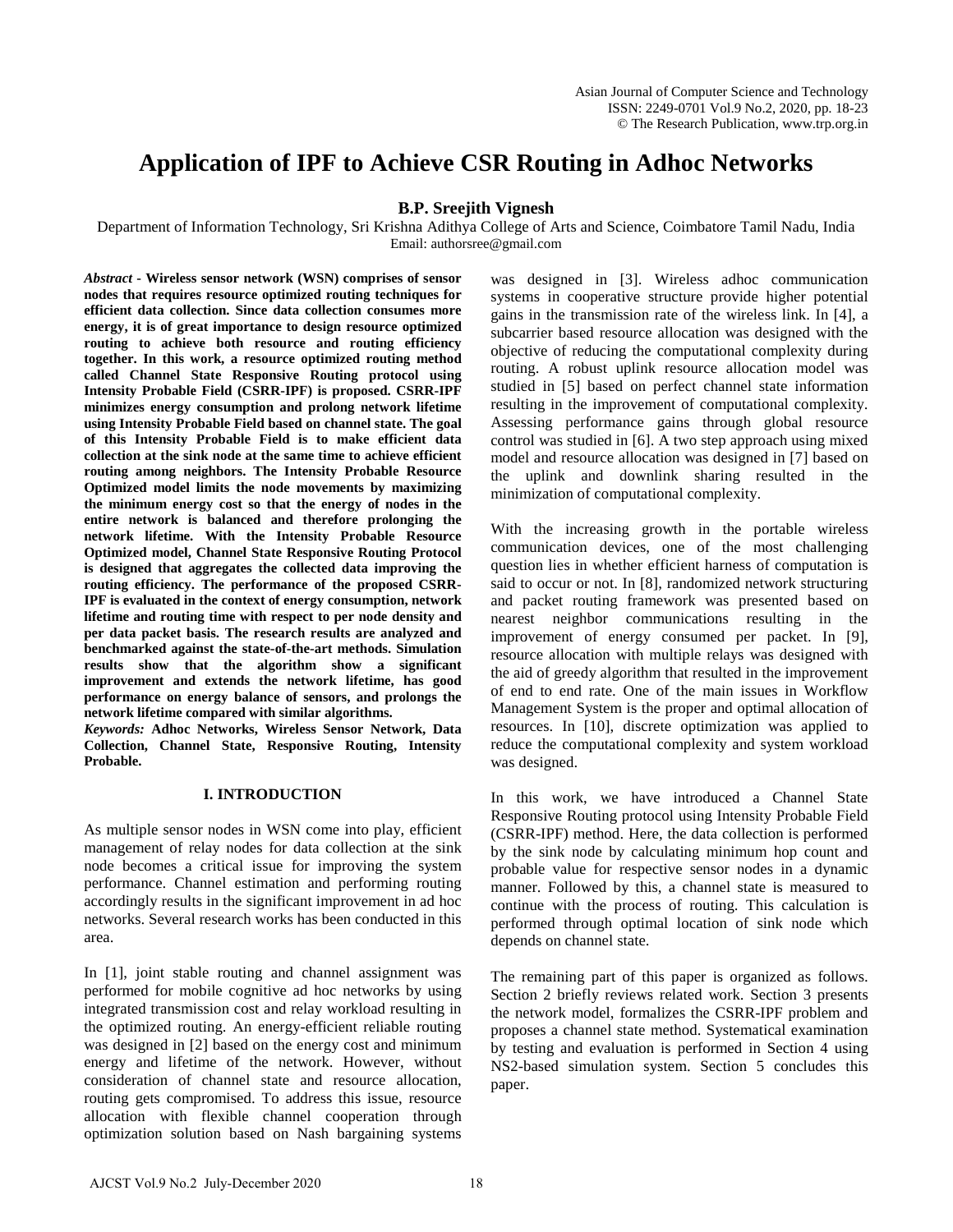#### **II. RELATED WORKS**

Resource allocation in wireless sensor networks has been investigated by several resource persons. In [11], a polynomial time solution subject to user's channel conditions for efficient resource allocation was performed based on the total amount of resource available in the network. Another efficient routing method by employing forwarding zones and routing zones was presented in [12] to obtain optimal energy consumption during routing.

The two basic requirements of WSN are low delay and high data integrity resulting in delay sensitive and high integrity applications. With light load, both delay sensitive and high integrity are easily addressed. However, to address the issue with heavily loaded network, in [13], a virtual hybrid potential field was designed called, Integrity and Delay Differentiated Routing. In [14], joint admission control and routing with the objective of addressing the issues related to routing and network lifetime as investigated. A reinforcement learning scheme was utilized in [15] to provide a stochastic adaptive opportunistic routing scheme, resulting in high throughput rate.

Link stability and Energy aware routing was presented in [16] to solve bi-objective optimization formulation resulting in the improvement in the average energy consumption and network lifetime. In [17], joint distributed channelization and routing was presented using cognitive spread spectrum channelization formulation. In [18], Dynamic Priority Resource Allocation (DPRA) for fair scheduling in wireless communication system was presented that resulted in the improvement of system throughput.

As technology improves and scales down to the nano-scale integration of billions of transistors into a single chip has become more common. In [19], Traffic Balancing Oblivious Routing (TBOR) was designed to reduce the average delay during routing. However, with sparse network, average delay increases proportionately. Geographic and opportunistic routing with Depth Adjustment based topology control for communication Recovery (GEDAR) over void regions was presented in [20] for sparse network.

To attain resource optimized routing in wireless sensor network, in this paper, we propose a channel state mechanism to optimize the resources during data collection at the sink node by balancing energy consumption of each sensor node with the consideration about the network lifetime.

Different from the classical resource optimized routing algorithm working with the joint stable routing and channel assignment to achieve energy efficiency and network lifetime, the reported algorithm here is constructed according to the channel availability that determines the minimum total energy cost and hop between the source and destination nodes to achieve maximum lifetime of the whole network and improve resource efficiency.

# **III. METHODOLOGY**

In this work, we specifically address the issue of WSN deployment under resource optimization and efficient routing, called, Channel State Responsive Routing protocol using Intensity Probable Field (CSRR-IPF). The CSRR-IPF presents a new resource optimized routing method based on Channel State. We first start with the design of network model, followed by the problem formulation and finally the proposed CSRR-IPF method.

# *A. Network Model*

In wireless sensor networks, the sensor nodes sense the environment in a periodical manner and perform data collection at the sink node. In order to describe a resource optimized routing algorithm more clearly, we define wireless sensor networks and neighbors who sent data packets ' $DP = DP_1, DP_2, ..., DP_n$ ' to and fro. Let us consider a wireless sensor network expressed as an undirected graph ' $G(V, E)$ ', where 'V', the vertices represents the set of all nodes and edges  $E'$  represents the links between nodes. Then, the vertices are formulated as given below. Application of IPF to Achieve CSR Routing in Adhoc Networks<br>
IT. METHODOL.OGY<br>
19 AJCST Vol.9 Applications he issue of WSN<br>
deployment under resource optimization and efficient<br>nutrig, called Channel State Roynwineir prot

$$
V = V_{sn} \cup V_s \quad \dots \quad \dots \quad \quad (1)
$$

From (1),  $V_{sn}$  represents the sensor nodes and  $V_s$ represents the sink nodes respectively. The edges are then formulated as given below.

 = {(, )| , ∈ | ∈ , ∈ },(, ) < ………(2)

From (2), ' $Dis(p, q)$ ' denotes the distance between the sensor nodes 'p and  $q$ '.

# *B. Problem Formulation*

The objective of this work is to identify a feasible data collection method with resource optimized routing algorithm, such that all the individual data packets originated from each sensor node ' $V_{sn}$ ' is collected at the sink node  $V_s$  based on the channel condition. The total resource optimized routing problem is then expressed as a joint optimization problem that not only optimizes the resource (i.e. energy consumption and network lifetime) but also improves routing during data collection in WSN.

# *C. Intensity Probable Resource Optimized Model*

The Intensity Probable Resource Optimized (IPRO) model in the CSRR-IPF method aims to ensure data packets to be collected at a fair rate at the sink node. Figure 1 shows an example of IPRO algorithm. In Figure 1, sensor node ' $sn_n$ ' and ' $sn_q$ ' has data packet to be sent to the sink node, where data collection is said to be performed at the sink node. Since it has three neighbors, there are three alternative paths to the sink node. The CSRR-IPF uses three values, the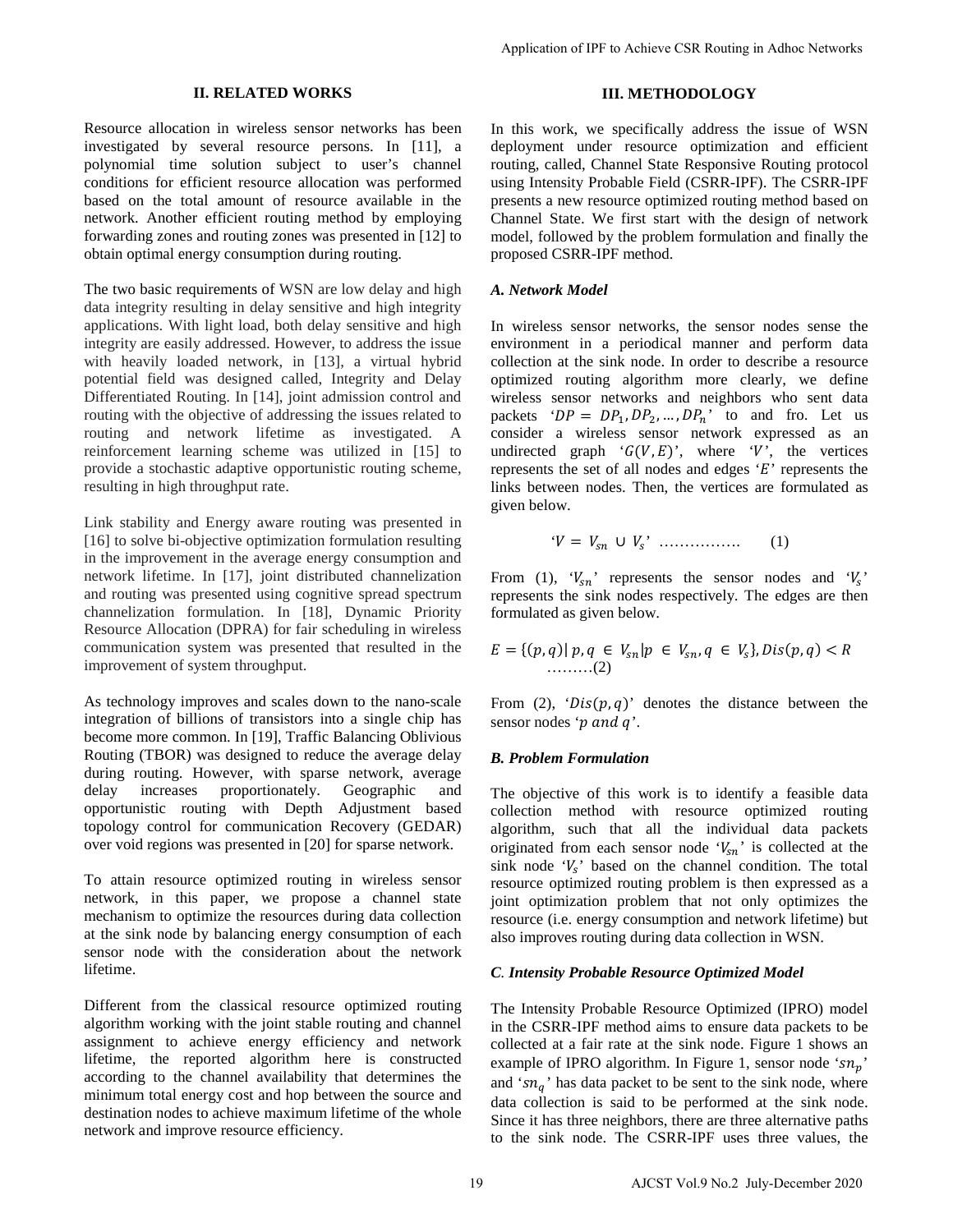minimum hop count, probable value in intensity probable field and energy cost of each sensor ' $I(sn)$ ,  $P_i(p)$ ,  $EC$ ', so as to make routing decisions, ensuring resource optimization (energy efficiency and network lifetime).

Let ' $H(p, q)$ ' represents the hop count of sensor 'sn  $\in V_{\text{sn}}$ ' to sink  $V_s$ . When the hop counts to all the sinks are identified, the minimum hop count is assigned as the intensity of sensors, and is expressed as given below.

$$
I(sn) = MIN(H(p,q) | p \in V_{sn}, q \in V_s) \dots (3)
$$

With the objective of optimizing the resource during data packets collection at the sink node, the CSRR-IPF method measures the difference between the total sensor nodes in network and intensity of sensor node ' $p$ ' and is expressed as below.

() = − ()……………………..(4)

From (4),  $P_i(p)$  measures the probable value in intensity probable field  $I(p)$ . With the probable value, the force  $F_i$  between two sensor node 'sn<sub>i</sub>' and 'sn<sub>i</sub>' is expressed as given below.

$$
F_i\left(sn_i, sn_j\right) = \frac{P_i(s_{ni}) - P_i\left(sn_j\right)}{cost(s_{ni}, sn_j)} \dots \dots \dots \dots \dots \dots \dots \tag{5}
$$

From (5), the force is obtained through the ratio of difference between the probable value between two sensor nodes and ' $Cost()$ ', denotes the energy cost of the sensor nodes ' $sn_i$ ' and ' $sn_i$ ' respectively.

With Intensity Probable Field, data collection is performed at the sink node along the shortest path with minimum hop count, which realizes the resource optimization (i.e. energy efficiency among sensors). In addition, the energy efficient model is enhanced to limit the node movements so that the energy of sensor nodes in the whole WSNs is said to be balanced, improving the network lifetime. B.P. Sreejith Vignesh<br>
minimum hop count, probable value in intensity probable<br>
died and energy cost of each sensor  $T(\pi\eta, \rho, \langle p \rangle, E^C)$ , set c. so<br>
s to make routing decisions, ensuring recounce<br>
of this case and sensor

An imbalanced energy cost of the network results in out of energy, entirely changing the structure of WSN, compromising the lifetime of the network. Therefore, in the CSRR-IPF method, to prolong the network lifetime, the energy cost is minimized during data packet collection at the sink node and is as expressed below.

$$
EC = MIN (IE_p - E_p) * Mag_p.....(6)
$$

From (6), the energy cost is obtained by the product of the difference between the initial energy of node ' $IE_p$ ' and energy of node ' $E_p$ ' and the distance of node 'p' that moves in each magnitude ' $Mag_p$ '. Figure 2 shows Intensity Probable Resource Optimized (IPRO) algorithm.

For efficient data collection at the sink node, the IPRO algorithm in the CSRR-IPF method initially measures the hop count. With the measured hop count, in the intensity probable field, the probable value is obtained. With this probable value, force between two sensor nodes is measured to optimize the energy consumption. Further, the IPRO algorithm, prolong the network lifetime by maximizing the minimum energy cost.

#### *D. Channel State Responsive Routing Protocol Using Intensity Probable Field*

Once resource optimized model has been designed, suitable energy optimized nodes are identified through IPRO algorithm as provided in figure. The energy threshold level is more significant than others. On this note, IPRO algorithm is therefore aimed to maximize the minimum energy between the nodes and to save energy during data collection at the sink node using Channel State Responsive Routing Protocol. Figure 2 shows the flow diagram of Channel State Responsive Routing Protocol.

The Channel State Responsive Routing Protocol in the CSRR-IPF method is designed on the basis of the channel state. In the Channel State Responsive Routing Protocol, we proceed with the assumption that the sink node collects the data packets from sensor nodes only when the channel state is idle. On contrary, if the channel state is busy, the sink node does not collect the data packets from the sensor nodes.

The sensor nodes in the CSRR-IPF send a probe packet to identify the channel state information. Figure 4 shows the structure of Channel State Responsive Routing Protocol (CSRRP).

| Sender                        | Node Type | Eneroy | Channel state |
|-------------------------------|-----------|--------|---------------|
| node '.<br>$\cdot$ cn $\cdot$ |           |        | $C S = 0 / 1$ |

Fig. 1 Structure of Channel State Responsive Routing Protocol

As shown in the figure, the CSRR-IPF includes the information about the sender node ' $sn_i$ ', the node type, where ' $NT_M = 0$ ' or ' $NT_M = 1$ '. In case of ' $NT_M = 0$ ' implies the sink node whereas ' $NT_M = 1$ 'implies a normal neighbor node. ' $E_{sn}$ ' symbolizes the energy of the sender node and finally, the channel state is obtained through  $°CS$ where ' $CS = 0$ ' refers to the idle state and ' $CS = 1$ ' refers to the busy state.

Data collection from sensor nodes to the sink node is performed only when the channel state is idle, where the data packets are collected at the sink node. With the identified channel state, the CSRR-IPF measures the optimal location of sink node. The optimal location of sink node with respect to minimum energy consumption and maximum network lifetime is expressed as given below.

 $(p_0, q_0)$ argmin $(\max(\sqrt{(p - p_i)^2 + (q - q_i)^2}))$ ...(7)

From (7),  $(p_0, q_0)$ ' symbolizes the optimal location of sink node where data collection is performed which is equivalent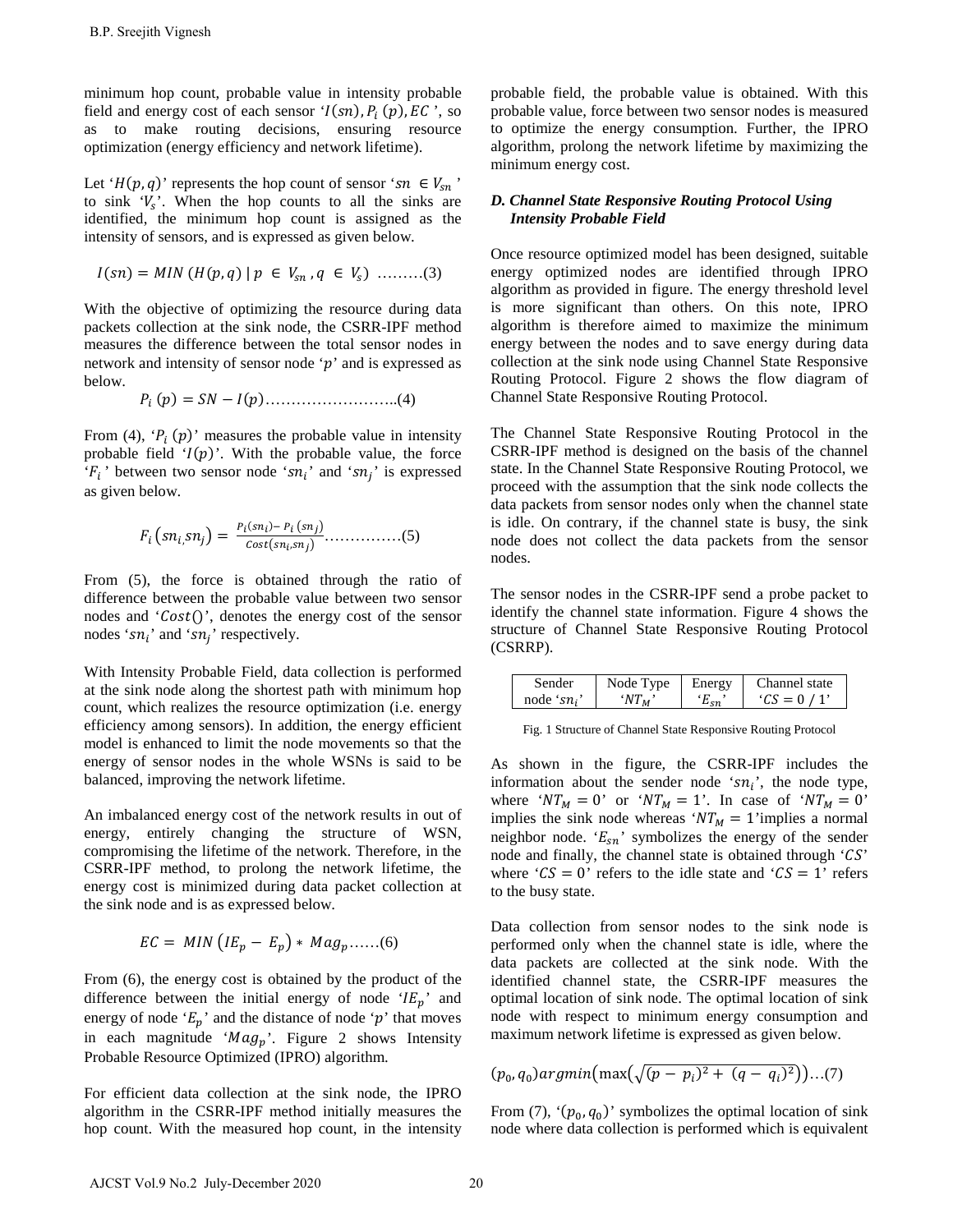to minimizing the maximum distance between the sink node and the sensor node respectively. With the energy consumption ' $EC_{sn}$ ' and minimum hop 'H', the channel state responsive route ' $CSRR$ ' is expressed as given below.

With the optimal location, Channel State Responsive Routing ' $CSRR$ ' is evaluated on the basis of the energy consumption and number of hops as given above. Figure 5 shows the Channel State Responsive Routing algorithm.

| Input: Sensor nodes ' $sn = sn_1, sn_2, , sn_n$ ', Sink  |  |  |  |  |
|----------------------------------------------------------|--|--|--|--|
| nodes 's = $s_1, s_2, , s_n$ ', Data packet 'DP =        |  |  |  |  |
| $DP_1, DP_2, , DP_n$ <sup>*</sup> , Channel State 'CS'   |  |  |  |  |
| Output: Minimized routing delay                          |  |  |  |  |
| $1:$ Begin                                               |  |  |  |  |
| <b>For</b> each sensor node 'sn' and sink node 's'<br>2: |  |  |  |  |
| 3:<br>Measure the channel state                          |  |  |  |  |
| 4:<br>If ' $CS = 0$ '                                    |  |  |  |  |
| 5:<br>Measure optimal location of sink node              |  |  |  |  |
| using $(7)$                                              |  |  |  |  |
| 6:<br>Measure Channel State Response                     |  |  |  |  |
| Routing using (10)                                       |  |  |  |  |
| End if<br>7:                                             |  |  |  |  |
| If ' $CS = 1$ '<br>8:                                    |  |  |  |  |
| 9:<br>Channel state is busy                              |  |  |  |  |
| 10:<br>Go to $(3)$                                       |  |  |  |  |
| End if<br>11:                                            |  |  |  |  |
| 12:<br><b>End for</b>                                    |  |  |  |  |
| 13: End                                                  |  |  |  |  |

Fig. 2 Channel State Responsive Routing algorithm

As shown in the figure, a new routing algorithm based on channel state in WSN is presented, in which the sensor nodes are distributed in a network. The sensed data is collected based on the optimized resource in its range and then forwards them to a sink node. The CSRR-IPF though reduced the energy consumption during data collection and prolong the network lifetime, but routing overhead at the sink node increases with the increased aggregation rate. For that reason, to reduce the routing overhead, an additional channel state response routing algorithm is designed in which the sensed data is gathered based on the channel state response and act according to the busy or idle state. This in turn reduces the routing overhead and therefore improving the routing efficiency.

# **IV. RESULTS AND DISCUSSION**

In this section, the performance of the proposed Channel State Responsive Routing protocol using Intensity Probable Field (CSRR-IPF) is evaluated via NS2. We calculate the energy consumption for data collection at the sink node. We define the network lifetime as the network that minimizes the maximum sensor node load, which is counted by round.

We compare the performance of CSRR-IPF method with Joint Stable Routing and Channel Assignment (J-SRCA) [1] and Energy Efficient Routing Algorithm [2] on the network lifetime, energy consumption and routing efficiency through average routing delay time. In our simulations, sensors are randomly and uniformly deployed over the square monitoring area. Sinks are uniformly distributed at the outside of the monitoring area. Other simulation parameters are given in Table I. Application of IPF to Achieve CSR Routing in Adhoc Networks<br>
We compare the performance of CSRR-IDP method with<br>
use the material Channel CSRC A) [I<br>
used Interior Secure Routing Algorithm [2] on the network<br>
increase ven

| <b>Parameter</b>       | <b>Value</b>  |
|------------------------|---------------|
| Network coverage       | 1400m * 1400m |
| Node density           | 70            |
| Number of sinks        | $1 - 5$       |
| Initial energy         | 0.5J          |
| Number of packets sent | $7 - 49$      |
|                        |               |

Maximum transmission range 50m

TABLE I SIMULATION PARAMETERS

#### *A. Network Lifetime*

Network lifetime in WSN is the time until the first sensor node or group of sensor nodes runs out of energy. Therefore, the network that minimizes the maximum sensor node load is the one that will ensure the maximum network lifetime and this is achieved using the proposed LPAHC framework.

TABLE II NETWORK LIFETIME

| Methods         | <b>Network lifetime (ms)</b> |
|-----------------|------------------------------|
| <b>CSRR-IPF</b> | 88.21                        |
| <b>J-SRCA</b>   | 80.32                        |
| EER A           | 73.23                        |

As listed in table II, the CSRR-IPF method, J-SRCA and EERA measures the network lifetime which is measured in terms of milliseconds (ms). The network lifetime using CSRR-IPF method offers comparable values than the stateof-the-art methods.

Figure 6 gives the network lifetime with different routing algorithms when the number of sinks changes from 1 to 5 with a node density of 70. It can be seen from the figure that CSRR-IPF has extended the network lifetime compared with J-SRCA and EERA. J-SRCA only considers the quality of links when making routing decisions.

The routing path is constructed by only considering the link quality that has adverse effect with the increase in the network size and results in serious impact on network lifetime.

J-SRCA has shorter network lifetime found to be higher than EERA but lower than CSRR-IPF with the increase of the number of sinks.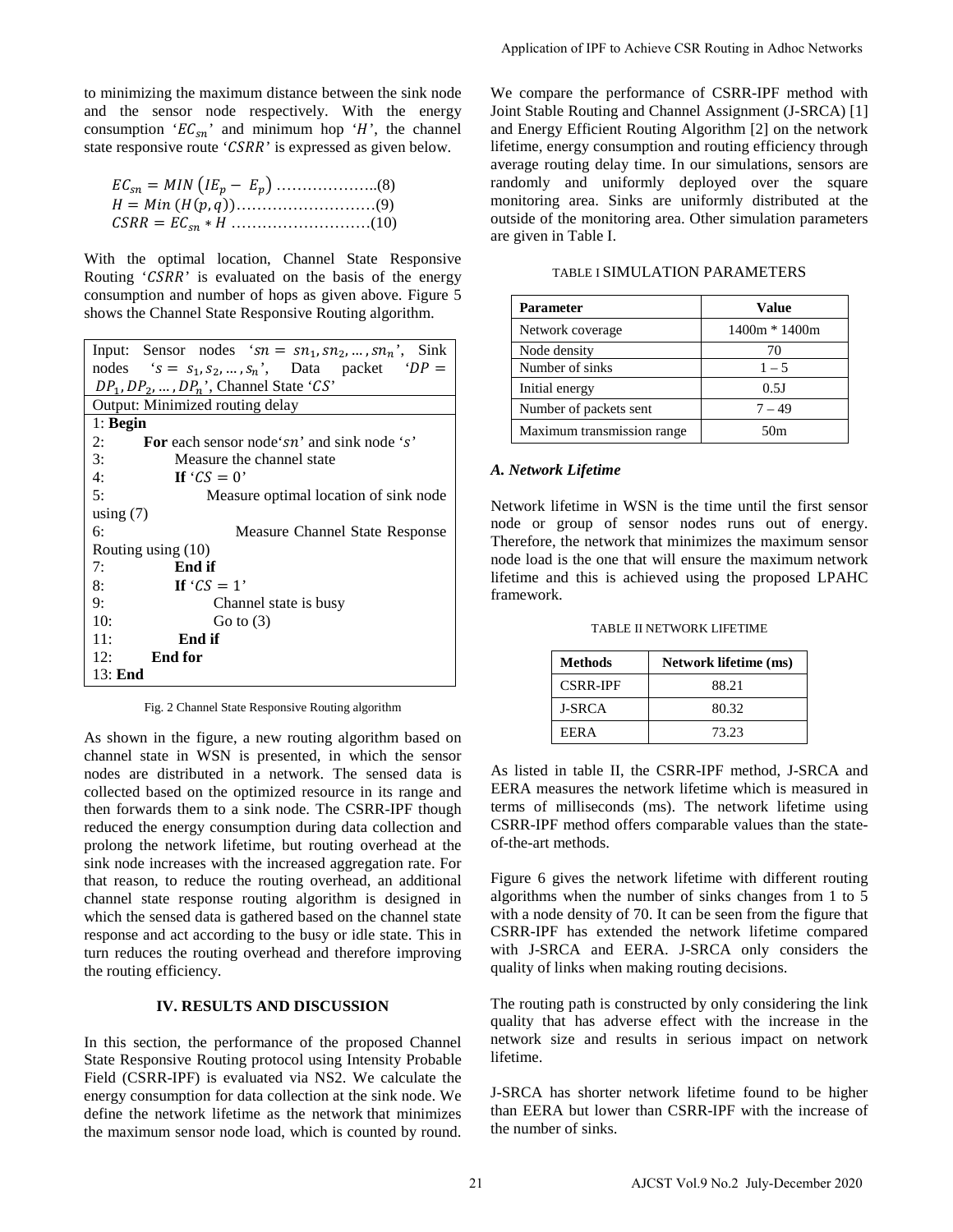

Fig. 3 Network lifetime

EERA has considered minimum energy cost and minimum energy in routing, but more energy is consumed in the process to obtain the energy level of the path and have adverse impact on varying conditions. In EERA, minimum energy cost routing and reliable minimum energy routing are considered when making routing decisions. But the uneven energy consumption will affect energy balance.

In CSRR-IPF, we use Intensity Probable Field with minimum hop count to limit the node movement and select the node with good energy balance effect as next hop. So its network lifetime is longer than J-SRCA and EERA with 19% improvement compared to J-SRCA and 9% compared to EERA.

#### *B. Energy Consumption*

Energy consumption for data collection is the product of energy consumed by a single sensor node and the total sensor nodes in WSN.

$$
EC = Energy_{SN} * Total_{SN} \qquad \dots (11)
$$

From (11), ' $EC$ ' is the energy consumption whereas ' $SN$ ' represents the sensor nodes, with the consumption of energy measured in terms of Joules. Figure 7 shows the energy consumption during data collection at the sink node for different number of nodes (i.e. node density). As the number of nodes increases, the performance improvement of the proposed technique is in par with J-SRCA and EERA showing a small marginal average improvement of 8% compared to J-SRCA and 15% compared to EERA. However, both J-SRCA and EERA and proposed CSRR-IPF method show significant decrease in network lifetime as the number of nodes is increased (from 30 to 40). This resulted in a decrease of network lifetime from 9% to 7% and 19% to 15% respectively when compared to J-SRCA and EERA. B.P. Sreejith Vignosh<br>
SRCA<br>
SRCA<br>
SRCA<br>
SRCA<br>
SRCA Ans considered chiaimum energy cost and minimum<br>
energy in routing, but more energy is consumed in the<br>
nergy cost routing and reliable minimum energy routing<br>
nergy cos



Fig. 4 Energy Consumption

According to Figure 4 we can conclude that the total energy consumption for data collection at the sink node which was found by CSRR-IPF method is smaller than the total energy consumption for data collection at the sink node which was found by J-SRCA and EERA, this stems from two respect reasons commonly. Firstly, this is because IPRO algorithm adopts the strategy of combination optimal, minimum hop count, probable value in intensity probable field, energy cost of each sensor, this way can improve the success rate of data collection at the sink node, hence put down the total energy consumption.

Secondly, IPRO algorithm uses the probable value in intensity probable field for the optimal data collection and lets the sensor nodes to travel along the optimal route to complete data collection. This strategy can put down the workload of data collection hence reduce the total energy cost.

#### *C. Average Routing Delay Time*

The average routing delay time is the time taken to collect the data packets from the sensor node and sent to the sink node in WSN. It is measured in terms of milliseconds (ms) and is formulated as given below.

$$
ARDT = Time \sum_{i=1}^{n} DC(DP_i) \dots (12)
$$

From (12) ' $ARDT$ ' refers to the average routing delay time for collection of data packets ' $DP_i$ ' to the sink node in WSN.



Fig. 5 Average Routing Delay Time